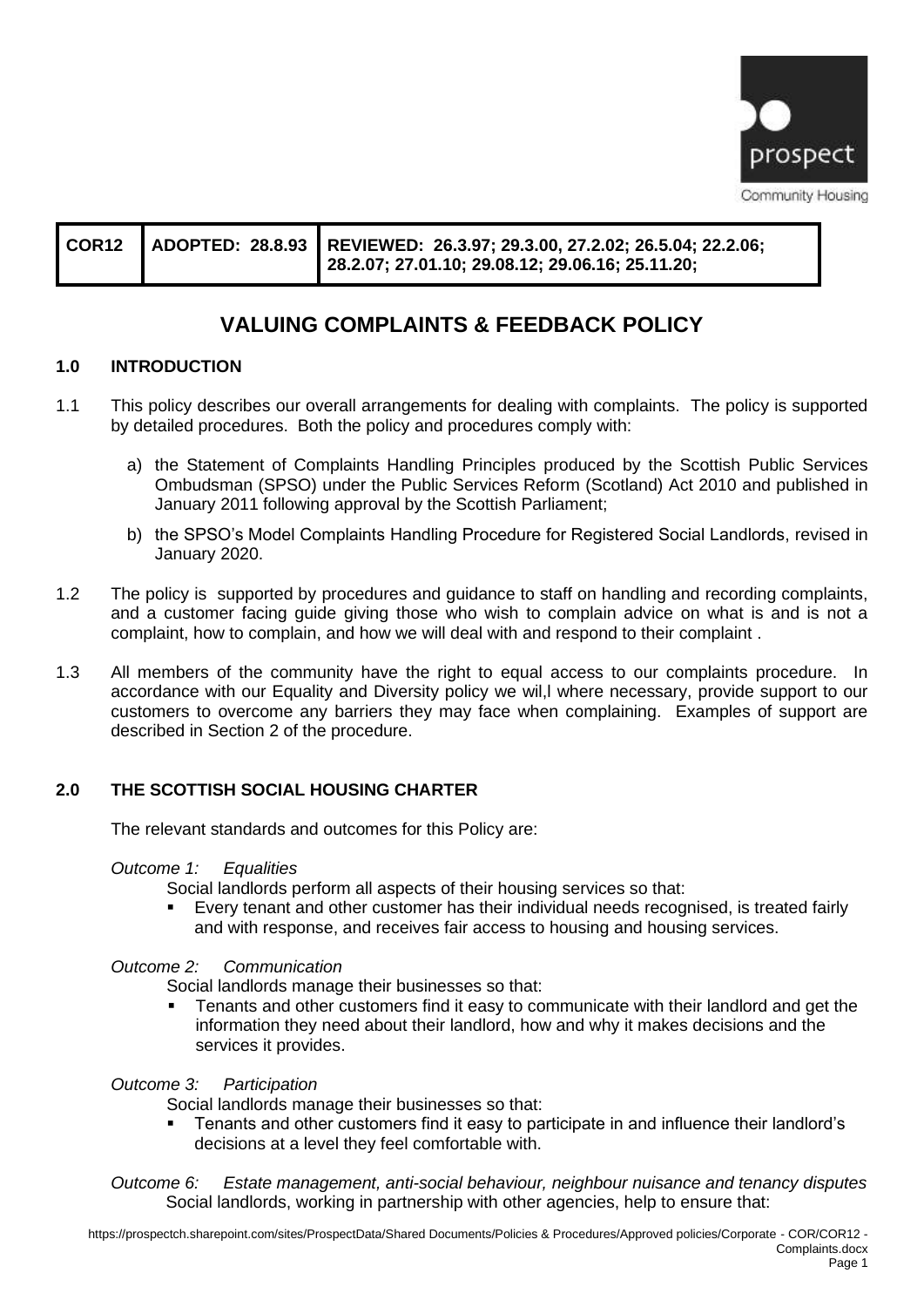Tenants and other customers live in well-maintained neighbourhoods where they feel safe.

# **3.0 COMPLAINTS HANDLING - PRINCIPLES**

3.1 In implementing this policy and the supporting procedures we aim to comply with the SPSO Statement of Complaints Handling Principles, which states that an effective complaints handling procedure is:

| User-focussed:                             | It puts the complainant at the heart of the process.                                                                                                          |  |  |
|--------------------------------------------|---------------------------------------------------------------------------------------------------------------------------------------------------------------|--|--|
| Accessible:                                | It is appropriately and clearly communicated, easily understood<br>and available to all.                                                                      |  |  |
| Simple and timely:                         | It has as few steps as necessary within an agreed and<br>transparent timeframe.                                                                               |  |  |
| Thorough, proportionate and<br>consistent: | It should provide quality outcomes in all complaints through<br>robust but proportionate investigation and the use of clear quality<br>standards.             |  |  |
| Objective, impartial and fair:             | It should be objective, evidence-based and driven by the facts<br>and established circumstances, not assumptions, and this should<br>be clearly demonstrated. |  |  |
| and should:                                |                                                                                                                                                               |  |  |
| Seek early resolution:                     | It aims to resolve complaints at the earliest opportunity, to the<br>service user's satisfaction wherever possible and appropriate.                           |  |  |
| <b>Deliver improvement:</b>                | It is driven by the search for improvement, using analysis of<br>outcomes to support service delivery and drive service quality<br>improvements               |  |  |

- 3.2 Our complaints policy and procedures reflect our commitment to valuing complaints. They seek to resolve customer dissatisfaction as close as possible to the point of service delivery and to conduct thorough, impartial and fair investigations of customer complaints so that, where appropriate, we can make evidence-based decisions on the factors of the case.
- 3.3 In implementing this policy and procedures we are adopting the standard approach to handling complaints in the housing sector, which complies with the SPSO's guidance – aiming to deliver quicker, simpler and more streamlined complaints handling with local, early resolution by capable, well-trained staff, to help us 'get it right first time'.
- 3.4 We recognise that complaints can:
	- provide our staff with a first-hand account of the service user's views and experience,
	- **EXT** give us valuable information which we can use to improve customer satisfaction and prevent the same problems that led to the complaint from happening again,

and

- highlight problems we may otherwise miss.
- 3.5 We also recognise that resolving complaints quickly, and sorting them out as close to the point of service delivery:
	- can save costs and create better customer relations,
	- means complainants are less likely to escalate to the next stage of the procedure,
	- can minimise the overall workload involved in dealing with complaints;
	- can improve relationships with our service users, and
	- can enhance the public's perception of Prospect.

https://prospectch.sharepoint.com/sites/ProspectData/Shared Documents/Policies & Procedures/Approved policies/Corporate - COR/COR12 - Complaints.docx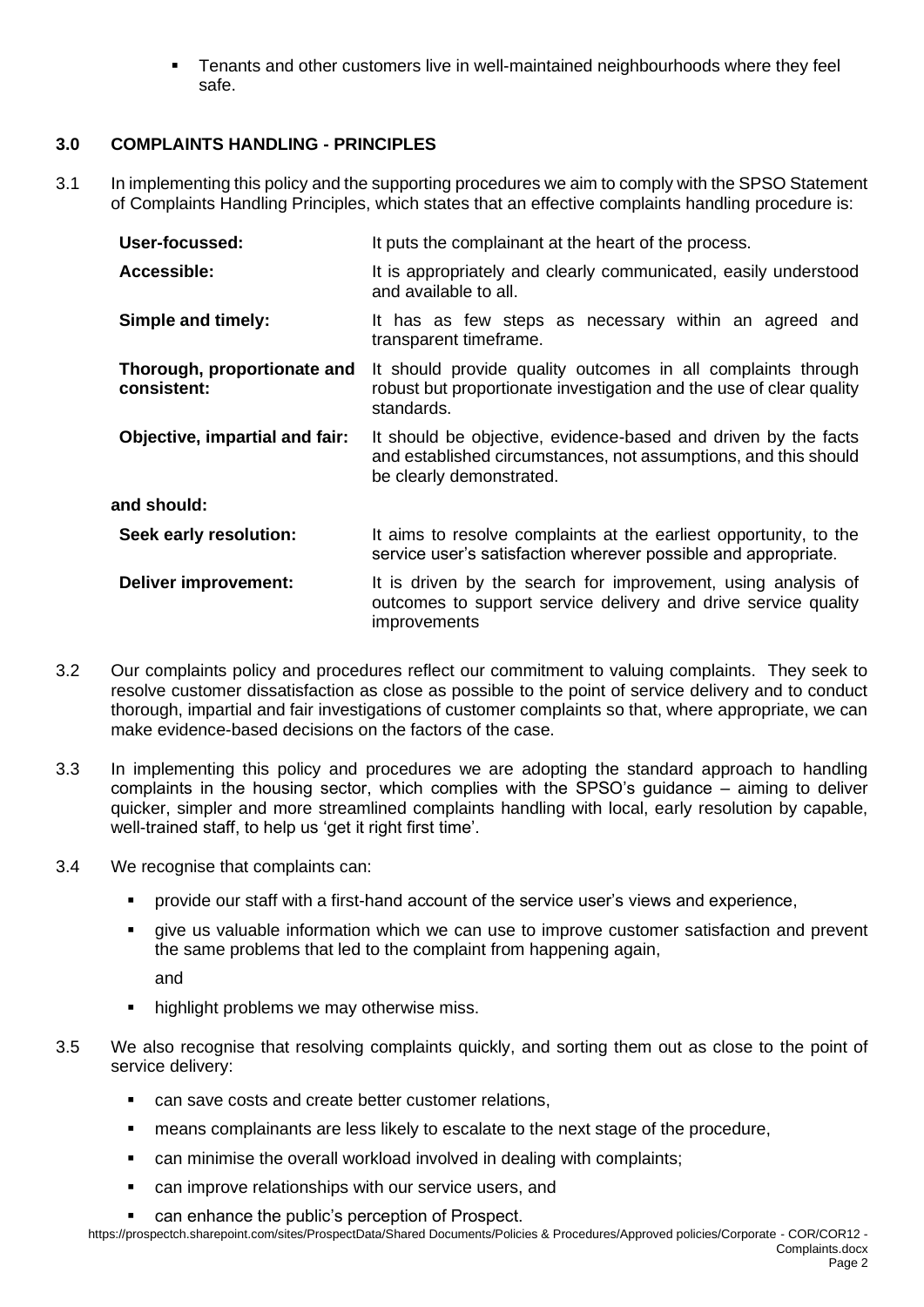# **4.0 COMPLAINTS - DEFINITION & STAGES**

# **Definition**

4.1 A complaint is any expression of dissatisfaction about our action or lack of action, or about the standard of service provided by us, or on our behalf.

This may include:

- failure or refusal to provide a service
- inadequate quality or standard of service, or an unreasonable delay in providing a service
- delays in responding to enquiries or requests
- unfairness, bias or prejudice in service delivery
- lack of provision, or the provision of misleading, unsuitable or incorrect advice or information
- a repair that has not been carried out properly or in an agreed timeframe
- dissatisfaction with one of our policies or its impact on the individual
- failure to properly apply law, procedure or guidance when delivering services
- failure to follow the appropriate administrative process
- conduct, treatment by or attitude of a member of staff or contractor (**except** where there are arrangements in place for the contractor to handle the complaint themselves); or
- disagreement with a decision, (**except** where there is a statutory procedure for challenging that decision, or an established appeals process followed throughout the sector).

For further details, and information on what is not a complaint, see the procedures supporting this policy.

A complaint is not:

- A routine first-time request for a service
- A request for compensation only
- Issues that are in court or have already been heard by a court or a tribunal
- disagreement with a decision where there is a statutory procedure for challenging that decision (such as for freedom of information and subject access requests), or an established appeals process followed throughout the sector
- a request for information under the Data Protection or Freedom of Information (Scotland) Acts
- a grievance by a staff member or a grievance relating to employment or staff recruitment
- a concern raised internally by a member of staff (which was not about a service they received, such as a whistleblowing concern)
- a concern about a child or an adult's safety
- an attempt to reopen a previously concluded complaint or to have a complaint reconsidered where we have already given our final decision
- abuse or unsubstantiated allegations about our organisation or staff where such actions would be covered by our Unacceptable Actions Policy; or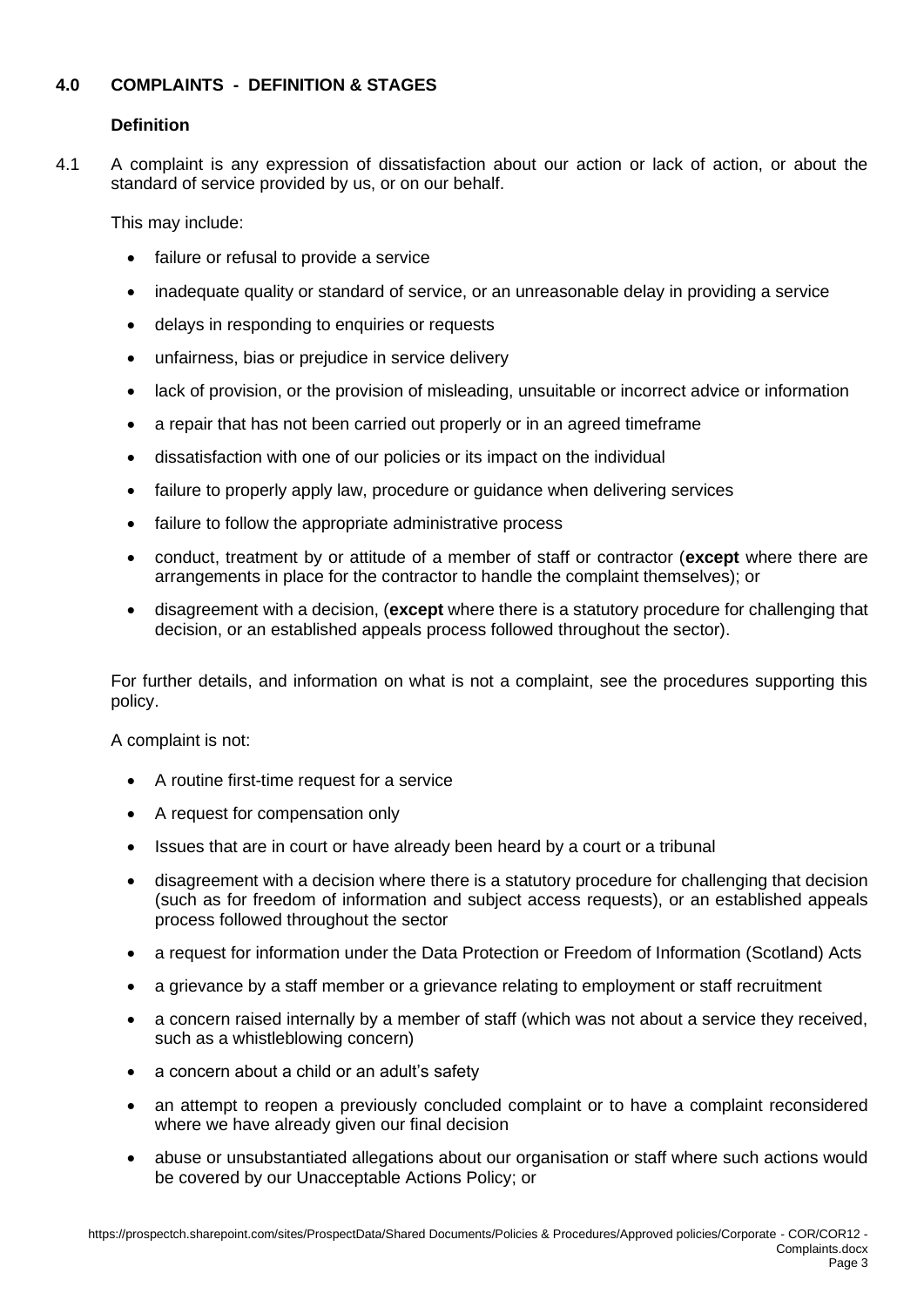- a concern about the actions or service of a different organisation, where we have no involvement in the issue (**except** where the other organisation is delivering services on our behalf).
- 4.2 We recognise that while in most cases it will be clear if the individual is making a complaint which should be dealt with in accordance with this policy, there will be occasions when this is not initially clear. We will provide staff who deal with members of the public with relevant training to help them identify complaints that should be recorded and followed up in accordance with this policy.

We will not normally look at a complaint if it is more than 6 months after the individual became aware of the matter they want to complain about unless there are special circumstances for considering complaints beyond this time.

# **Stages**

4.3 There are two stages for handling complaints:

Stage 1: Frontline resolution

Stage 2: Investigation

- 4.4 **Stage 1** complaints will be:
	- a) issues that are straightforward and easily resolved, requiring little or no investigation;
	- b) dealt with at the 'frontline', i.e. by any appropriate staff member who can deal with the complaint quickly;
	- c) replied to with an 'on the spot' apology, explanation or other action to resolve the complaint right away, or in the majority of cases within 5 working days unless there are exceptional circumstances and an extension is agreed with the complainant.
- 4.5 **Stage 2** complaints will be:
	- a) issues that have not been resolved at Stage 1;
	- b) issues that are complex, serious or 'high risk', normally requiring thorough investigation (this will include complaints about the attitude or behaviour of staff or Committee members);
	- c) passed initially to the Corporate Services Officer who will arrange for them to be investigated by the appropriate manager;
	- d) acknowledged within 3 working days and replied to in 20 working days, unless there are exceptional circumstances and an extension is agreed with the complainant.
- 4.6 For full details of the processes for recording, investigating and responding to complaints, see the procedures supporting this policy.

# **Scottish Public Services Ombudsman**

4.7 If the complainant is still dissatisfied following the Stage 2 reply they will be advised that they may appeal to the Scottish Public Services Ombudsman and will be given information to assist them to do so, including that any appeal must be submitted within 12 months of the complaint first being raised with us.

 The SPSO does not normally look at complaints relating to our factoring service, as the First Tier Tribunal for Scotland Housing and Property Chamber will try to resolve complaints and disputes between homeowners and property factors.

# **Recording & Learning from complaints**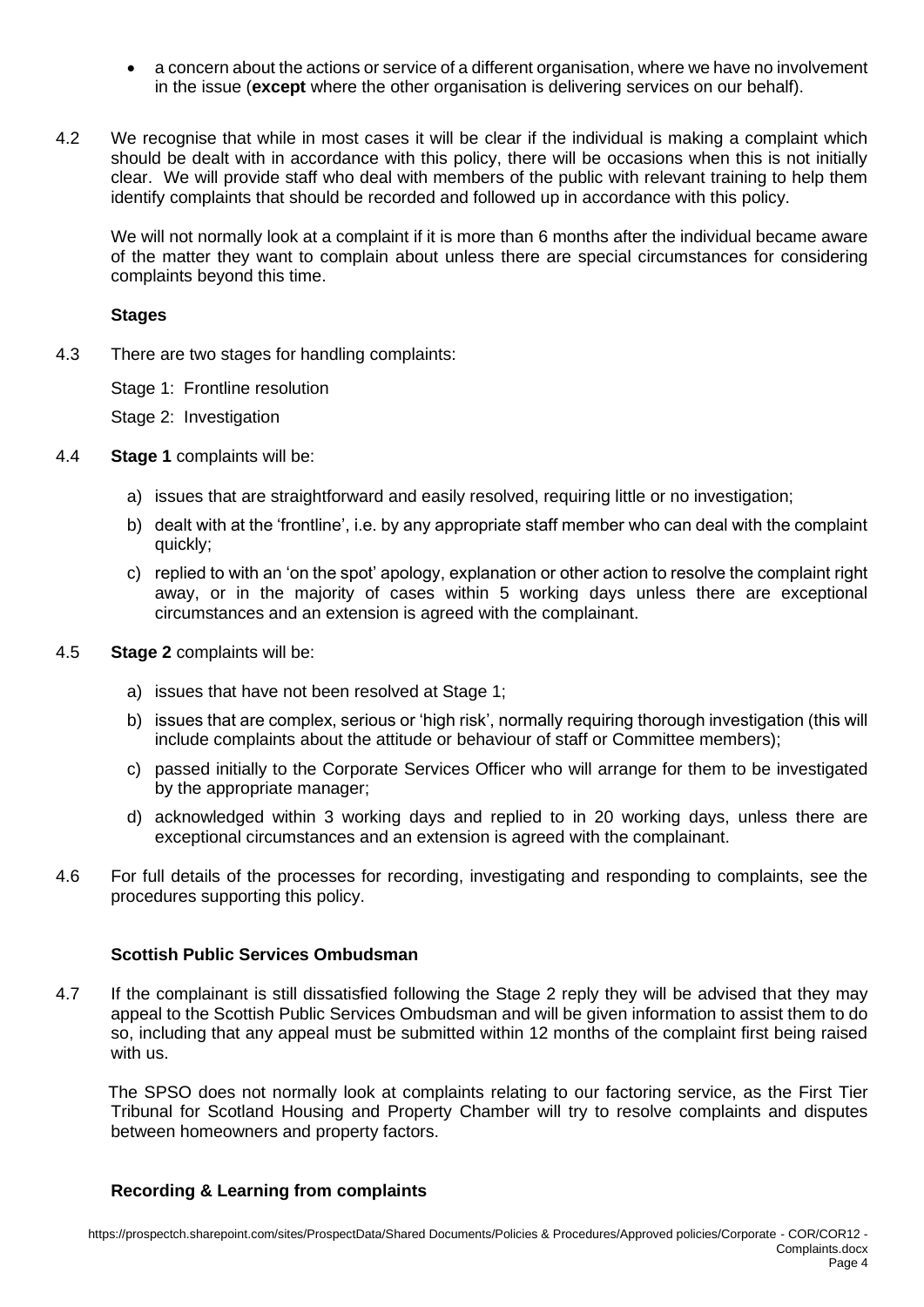4.8 We will ensure that the appropriate details of each complaint and the outcome are recorded at each stage of the process, so that the necessary details are available should the complainant remain dissatisfied and further investigation etc. is required, and also to provide information on trends etc. that may require us to review standards, policies or procedures. For full details see the procedures supporting this policy.

If a customer insists they do not wish to complain we will record the issue as an anonymous complaint. This will ensure the customer's details are not recorded against the complaint and they will receive no further contact about the matter. This will allow us to ensure the details of the complaint are fully considered and corrective action is taken where necessary.

# **Publicising outcomes**

4.9 We will publish on a quarterly basis summary information on complaints received, their outcome and any learning points and/or resulting action we take, on our website and in our newsletter.

We will also publish an annual complaints performance report on our website, in line with SPSO requirements as described in Section 4 of our procedure.

# **5.0 REDRESS**

- 5.1 Where the complaint is upheld, in whole or in part, and we accept that we have not achieved the desired standards, we will offer appropriate redress. This may be in the form of an apology and/or recompense for actual loss or damage, or a goodwill payment in recognition of inconvenience or distress experienced.
- 5.2 Where a goodwill payment is to be offered, individual Managers will have delegated authority to offer up to £150 and the Director will have delegated authority to offer up to £1,000, as detailed in the Authorisation of Expenditure procedure.

Offers above £1,000 will have to be approved by the Management Committee.

# **6.0 CONFIDENTIALITY**

6.1 Confidentiality is important in complaints handling. This includes maintaining the customer's confidentiality and confidentiality in relation to information about staff members, contractors or any third parties involved in the complaint. Further guidance is available in section 1 of the procedure.

# **7.0 TRAINING**

- 7.1 We will ensure all new members of staff receive training on complaints as part of their induction process.
- 7.2 We will provide regular training to all staff who deal with complaints to ensure they have the right skills and confidence to deal with complaints effectively.

# **8.0 IMPLEMENTATION, MONITORING AND REVIEW**

- 8.1 The Director is responsible for ensuring that all staff comply with this policy and the procedures which support it.
- 8.2 The Director is responsible for ensuring that appropriate arrangements are in place to record the information required to monitor the receipt, progress and outcome of each complaint.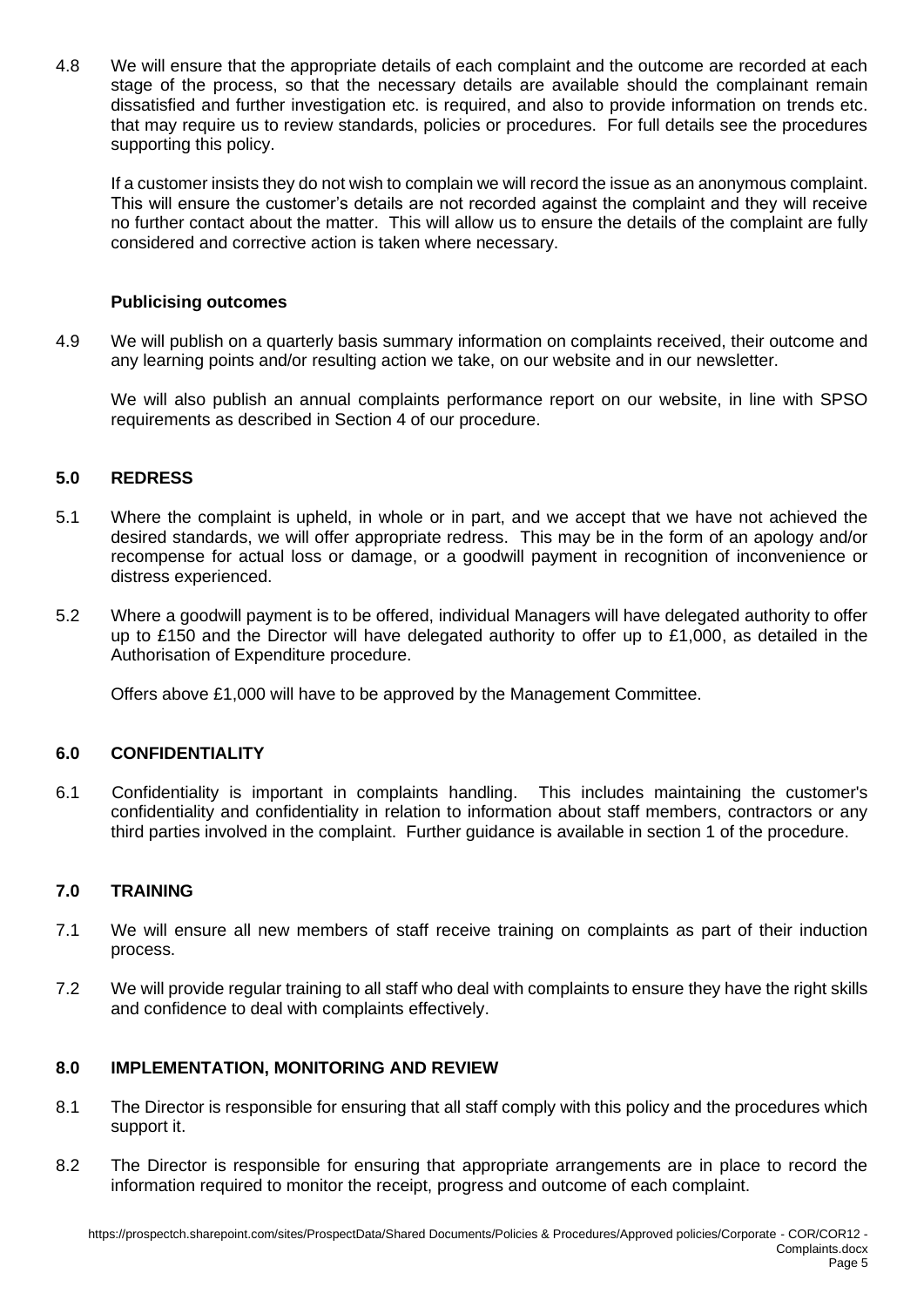- 8.3 The Director will ensure that the Complaints Procedure is publicised as widely as possible to all who need to be aware of it, and that regular reports on complaints received and their outcome are provided to tenants through the tenant newsletter.
- 8.4 The Director will arrange for quarterly reports to be submitted to the Management Team and the Management Committee on the number and type of complaints received, the outcomes and general trends, together with any recommendations for changes to policies, procedures or standards resulting from a review of complaints.
- 8.5 The Director will ensure that this policy is reviewed at least every 3 years by the Management Committee.

Reviewed by the Management Committee on 28 October 2020

Next review due by: October 2023.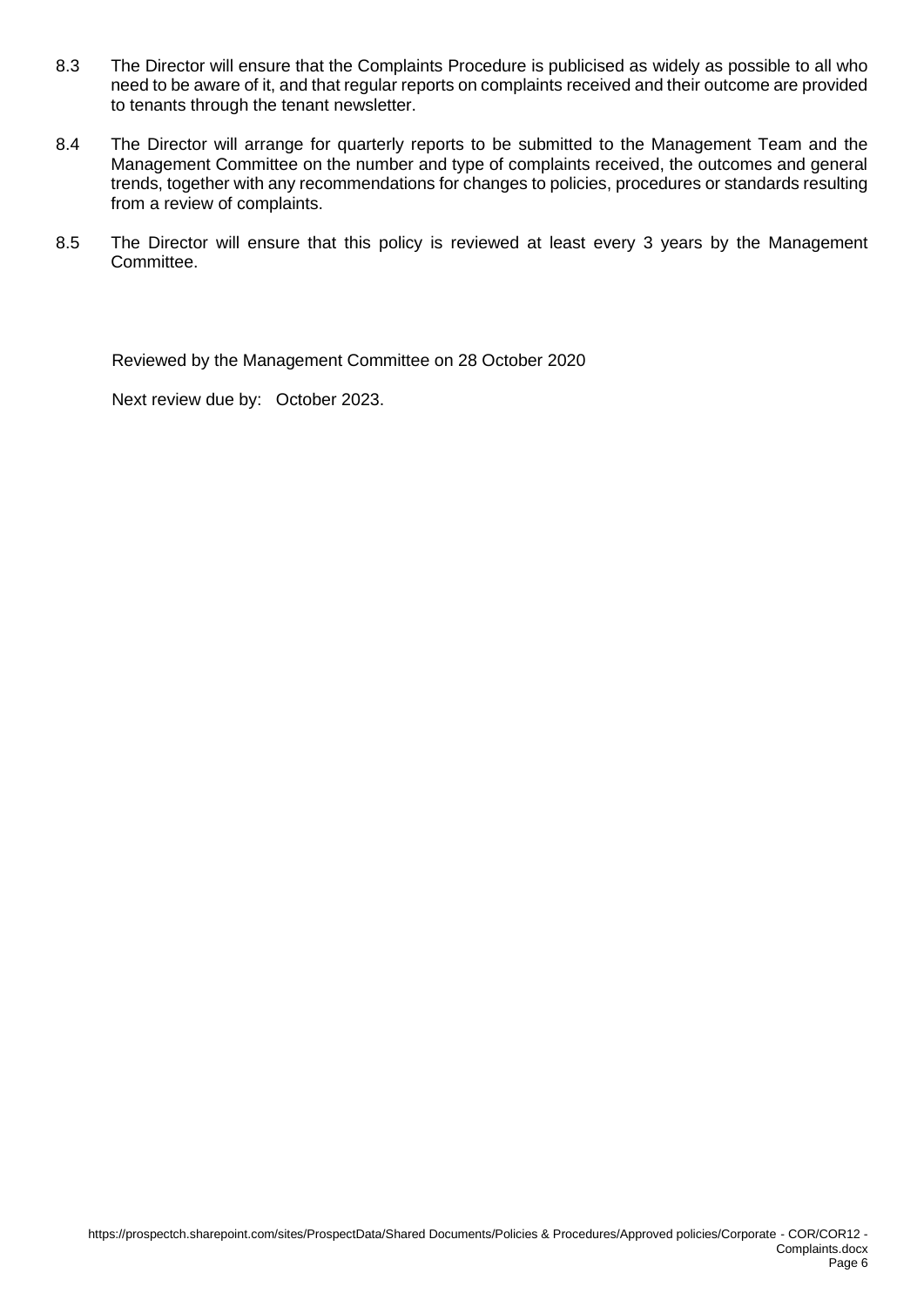

# **PROSPECT EQUALITY IMPACT ASSESSMENT RECORD**

| Title of policy/ practice/ strategy | <b>COR12 Complaints Policy</b> |                      |  |
|-------------------------------------|--------------------------------|----------------------|--|
| <b>Department</b>                   | Corporate                      |                      |  |
| Who is involved in the EQIA?        | Management Team                |                      |  |
| Type of policy/ practice/ strategy  | New<br>$\mathbf{1}$            | Existing $\boxtimes$ |  |
| Date completed                      | 07/10/20                       |                      |  |

### **Stage 1: Screening Record**

### *What is the main purpose of the policy?*

The policy describes our arrangements for dealing with complaints. It contributes to the Scottish Social Housing Charter outcomes 1: Equalities, 2: Communication, 3: Participation and 6: Estate management, antisocial behaviour, neighbour nuisance and tenancy disputes

#### *Who will the policy benefit and how?*

The policy will benefit all tenants, service users and staff by providing clear guidance on the complaint handling process.

#### *For each equality group, does or could the policy have a negative impact?*

| <b>Protected characteristic</b>          | <b>Negative</b> | Positive/no impact | Don't know |
|------------------------------------------|-----------------|--------------------|------------|
| Age                                      | ⊠               | $\boxtimes$        |            |
| <b>Disability</b>                        | ⊠               | $\boxtimes$        |            |
| Gender reassignment                      | ⊠               | $\boxtimes$        |            |
| Marriage & civil partnership             | ⊠               | $\boxtimes$        |            |
| Pregnancy & maternity                    | ⊠               | $\boxtimes$        |            |
| Race                                     | ⊠               | $\boxtimes$        |            |
| Religion or belief (including no belief) | ⊠               | $\boxtimes$        |            |
| Sex                                      | ⊠               | $\boxtimes$        |            |
| Sexual orientation                       | ⊠               | $\boxtimes$        |            |

If you answered negative or don't know to the above question you should consider doing a full EQIA.

### *Are there any potential barriers to implementing the policy?*

The only barrier to implementing the policy would be lack of knowledge by staff members and customers. This will be addressed by regular training of staff and publicising our policy to customers.

|                          | `nc<br>53 | N. |
|--------------------------|-----------|----|
| Is a full EQIA required? | ⌒         |    |

### *If you answered no to the above question explain why a full EQIA is not required:*

| No impact on equalities identified: |  |
|-------------------------------------|--|
| Other:                              |  |
|                                     |  |
|                                     |  |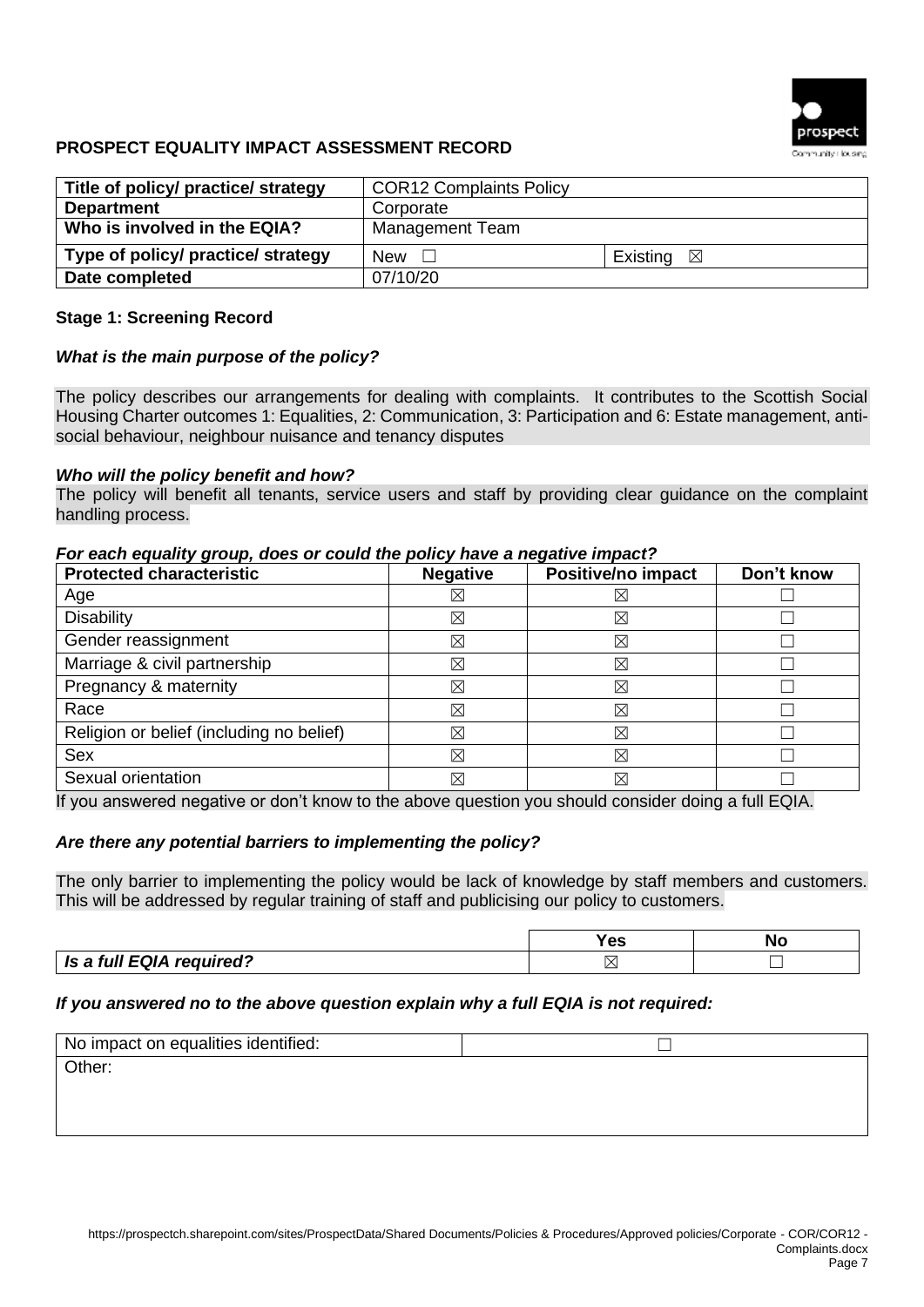# **Stage 2: Data and evidence gathering, involvement and consultation**

Include here the results of your evidence gathering, including qualitative and quantitative data and the source of that information, whether national statistics, surveys or consultations with relevant equality groups.

| <b>Source</b>                | Qualitative<br>evidence                     | evidence<br>Quantitative    | <b>Which</b><br>protected           | <b>Gaps identified/action taken</b> |
|------------------------------|---------------------------------------------|-----------------------------|-------------------------------------|-------------------------------------|
|                              | provided                                    | provided                    | characteristics are covered?        |                                     |
| information<br>Management    |                                             | staff<br>and<br>Annual      | Age,<br>disability,<br>gender,      | Membership data not collected.      |
| data                         |                                             | committee<br>equalities     | ethnicity. In some cases other      |                                     |
|                              |                                             | data                        | protected characteristics           |                                     |
| Tenant satisfaction survey   |                                             | out in<br>carried<br>Survey | disability,<br>Age,<br>gender,      | Data becoming out of date.          |
|                              |                                             | 2019                        | ethnicity. In some cases other      |                                     |
|                              |                                             |                             | protected characteristics           |                                     |
| Equalities<br>Committee,     | <b>Equality</b><br>related<br><i>issues</i> |                             | Various                             |                                     |
| Group<br>Working<br>and      | identified and discussed                    |                             |                                     |                                     |
| <b>Tenants Forum minutes</b> |                                             |                             |                                     |                                     |
| Review<br>complaints<br>of   | Tenant/service<br>user                      | Statistical data on types   | All protected characteristics       |                                     |
| received                     | experience                                  | of complaint                |                                     |                                     |
| Observations/conversations   | Staff/committee/tenant/service              |                             | All protected characteristics       |                                     |
| (anecdotal)                  | user levels of understanding,               |                             |                                     |                                     |
|                              | inclusive practice                          |                             |                                     |                                     |
| Edinburgh Census 2011        |                                             | Statistical data            | Age disability, gender, ethnicity,  | Data becoming out of date.          |
|                              |                                             |                             | marital status, religion or belief. |                                     |
| EdIndex data                 |                                             | Statistical data provided   | Age,<br>disability,<br>gender,      | Data becoming out of date.          |
|                              |                                             | individuals on the<br>tor   | ethnicity. In some cases other      |                                     |
|                              |                                             | housing waiting list        | protected characteristics.          |                                     |
| SHR Annual<br>Return<br>on   |                                             | Statistical data on staff,  | Disability, ethnicity.              |                                     |
| Charter data                 |                                             | committee and tenant        |                                     |                                     |
|                              |                                             | profile for RSLs            |                                     |                                     |
|                              |                                             |                             |                                     |                                     |
|                              |                                             |                             |                                     |                                     |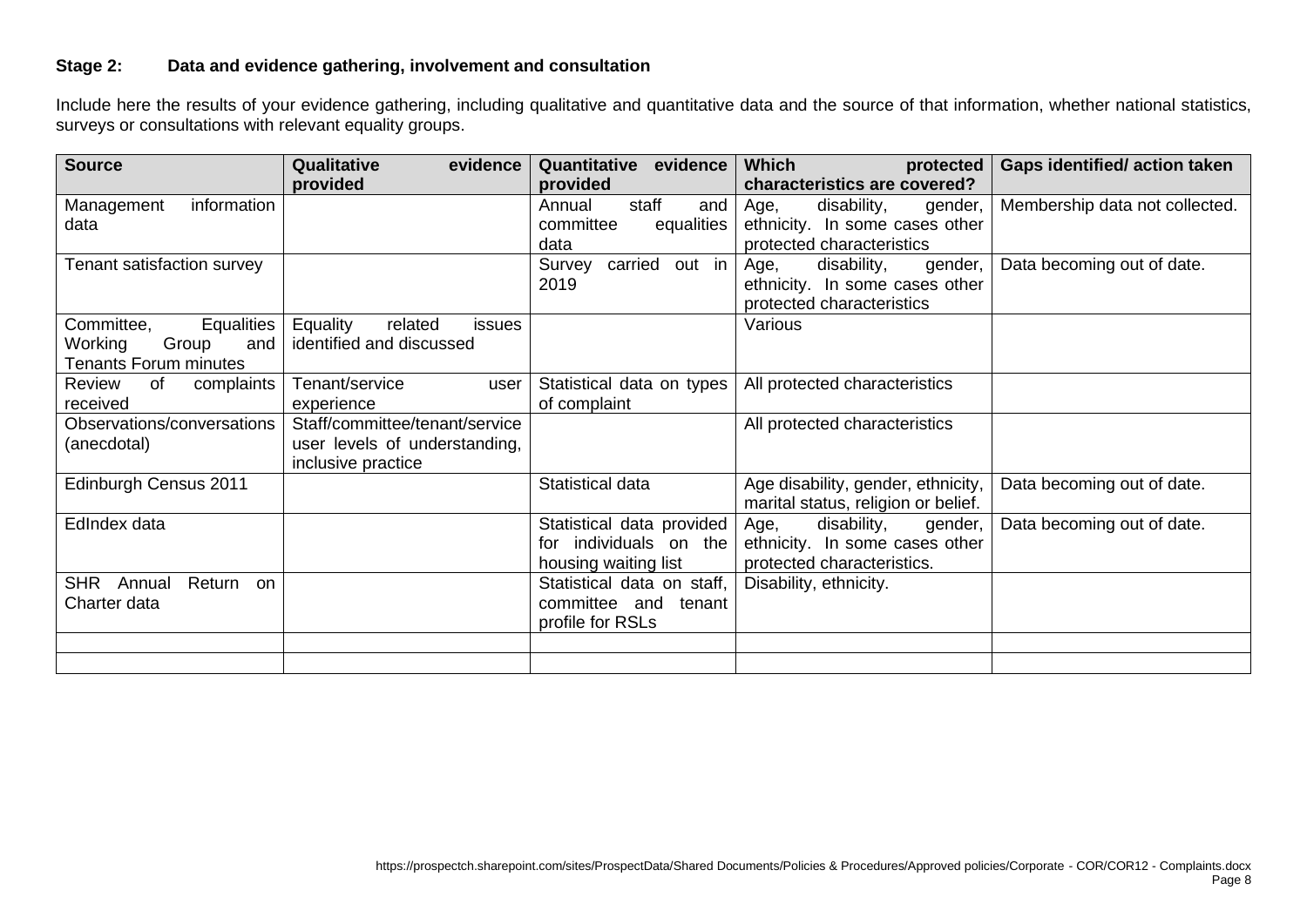### **Stage 3: Assessing the impacts**

*How might the policy impact on people who share protected characteristics?*Include both positive and negative impacts.

| <b>Protected Characteristic</b>             | <b>Description of Impact</b>                                                                                                                                                                                                                                                                                                                                                                                                                                                                                                                             |
|---------------------------------------------|----------------------------------------------------------------------------------------------------------------------------------------------------------------------------------------------------------------------------------------------------------------------------------------------------------------------------------------------------------------------------------------------------------------------------------------------------------------------------------------------------------------------------------------------------------|
| Age                                         | The policy could impact people under all protected<br>characteristics, however we offer a variety of ways to make a<br>complaint and we will seek to ensure our process is accessible<br>to all customers. We can provide translation services and<br>documentation in other formats such as braille and large print.<br>We can also provide assistance to access independent support<br>Feedback received during the complaints<br>or advocacy.<br>process is used to improve our services and this includes<br>addressing any equality related issues. |
| <b>Disability</b>                           | As above.                                                                                                                                                                                                                                                                                                                                                                                                                                                                                                                                                |
| Gender reassignment                         | As above.                                                                                                                                                                                                                                                                                                                                                                                                                                                                                                                                                |
| Marriage & civil partnership                | As above.                                                                                                                                                                                                                                                                                                                                                                                                                                                                                                                                                |
| Pregnancy & maternity                       | As above.                                                                                                                                                                                                                                                                                                                                                                                                                                                                                                                                                |
| Race                                        | As above.                                                                                                                                                                                                                                                                                                                                                                                                                                                                                                                                                |
| Religion or belief (including no<br>belief) | As above.                                                                                                                                                                                                                                                                                                                                                                                                                                                                                                                                                |
| <b>Sex</b>                                  | As above.                                                                                                                                                                                                                                                                                                                                                                                                                                                                                                                                                |
| Sexual orientation                          | As above.                                                                                                                                                                                                                                                                                                                                                                                                                                                                                                                                                |

### *How does the policy promote equality of opportunity?*

The policy and procedures provide details for all individuals to make a complaint and a variety of ways to complain, depending on individual circumstances. Individuals who may not wish to make a direct complaint are still able to raise a concern with us through a third party.

#### *How does the policy promote good relations?*

We use the information gathered during the complaints process to review our service and make improvements where necessary. We actively encourage feedback from tenants and service users during our tenant's survey and through the tenant's portal.